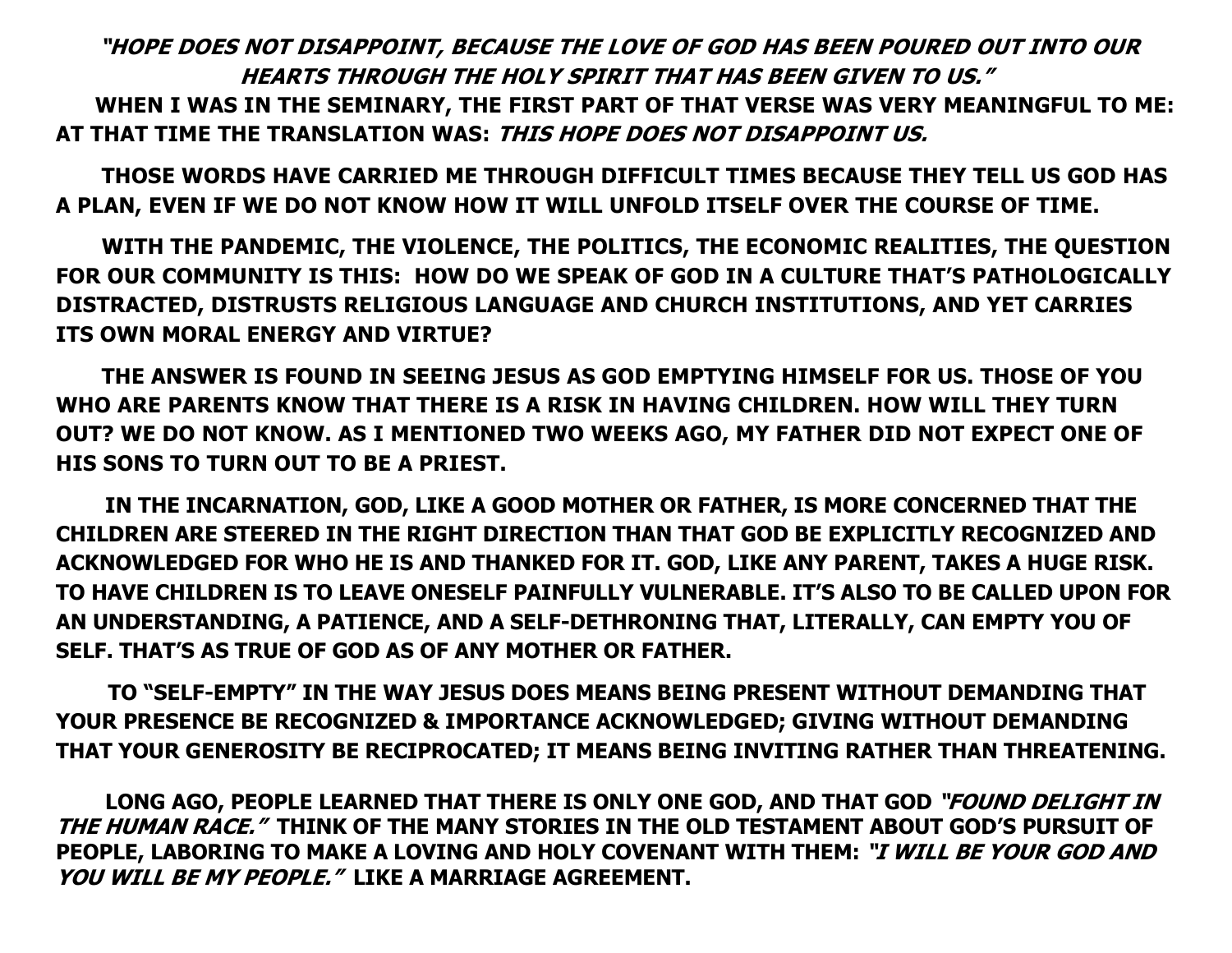WELL, AS IN A MARRIAGE ARRANGEMENT, GOD BECAME AT TIMES ANGRY, HURT, DELIGHTED, SPURNED, GLORIFIED, IGNORED, PRAISED AND REJECTED. BUT GOD KEPT COMING BACK AND BACK TO RENEW THE COVENANT THROUGH THE WORDS OF HIS PROPHETS. GOD'S LOVE REMAINED STEADFAST, EVEN IF OURS SOMETIMES DOES NOT. THEN WE FOUND OUT THAT GOD'S NATURE HAD ALWAYS CONSISTED OF ANOTHER COMPONENT!

GOD'S HIS VERY NATURE WAS ALWAYS TO RELATE TO OTHERS, TO "POUR FORTH," AS THE FIRST READING PUTS IT, AND TO RECEIVE BACK. THE "SECOND PERSON" HAD BEEN AT ONE WITH THE "FIRST PERSON" FOR ALL ETERNITY.

 SO, THEN THIS SECOND PERSON BECAME ONE OF US, CALLED BY US THE WORD. WE SAW HIM. JESUS LAUGHED AND CRIED AND PREACHED AND TURNED OVER TABLES AND CURED PEOPLE AND WAS LOYAL TO HIS FRIENDS EVEN UNTO THE END. HE SAID, "EVERYTHING THE FATHER HAS IS MINE" THAT'S HOW WE KNEW HE WAS THE WORD AND THE WORD WAS GOD. SOMEHOW, TWO PERSONS IN ONE GOD.

 BUT THEN CAME A THIRD REVELATION ABOUT THE TRINITY. JESUS HINTS ABOUT IT BY SAYING "I HAVE MUCH MORE TO TELL YOU, BUT YOU CANNOT BEAR IT NOW." OUR SMALL SOULS WOULD BURST WITH THE GREATNESS OF GOD—UNLESS GOD IN A WAY TONED DOWN THE RHETORIC AND BEGAN TO ACTUALLY DWELL WITHIN US, GUIDING OUR UNDERSTANDING.

 SO, JESUS PROMISED TO POUR OUT THE HOLY SPIRIT INTO US. HE TELLS US THAT THE SPIRIT IS GOD. "EVERYTHING THAT THE FATHER HAS IS MINE; FOR THIS REASON, I TOLD YOU THAT HE, THE HOLY SPIRIT WILL TAKE FROM WHAT IS MINE AND DECLARE IT TO YOU."

 DO WE GET IT? EVERYTHING THE FATHER HAS BELONGS TO THE WORD. EVERYTHING THAT JESUS THE WORD HAS BELONGS TO THE SPIRIT. THE SPIRIT IS THE THIRD PERSON OF GOD. THE SPIRIT BESTOWS US AND THE WHOLE EARTH BACK UPON THE FATHER, THUS CLOSING THE CIRCLE, CIRCLE BEING A SYMBOL OF ETERNITY ITSELF SINCE IT HAS NO BEGINNING OR END.

 WHAT ALIVENESS, WHAT MOVEMENT THERE IS IN GOD: SPEAKING, REACHING OUT, FLOWING FORTH, RECEIVING BACK. GOD IS CONSTANT MOTION, A DYNAMISM IN WHICH EVERYTHING IS ALWAYS CHANGING, YET ALWAYS REMAINING THE SAME BECAUSE IT IS LOVE. WE ARE INVITED INTO THAT CIRCLE OF LOVE. EVEN IN TODAY'S DIFFICULT WORLD, GOD IS THE SOURCE OF ETERNAL LIGHT AND THAT BRINGS ME TO EXPLAIN TODAY ABOUT OUR CANDLES AND THE MEANS BY WHICH THEY REMIND US OF THAT LIGHT AT THE EUCHARIST AND INDEED ALL THE TIME.